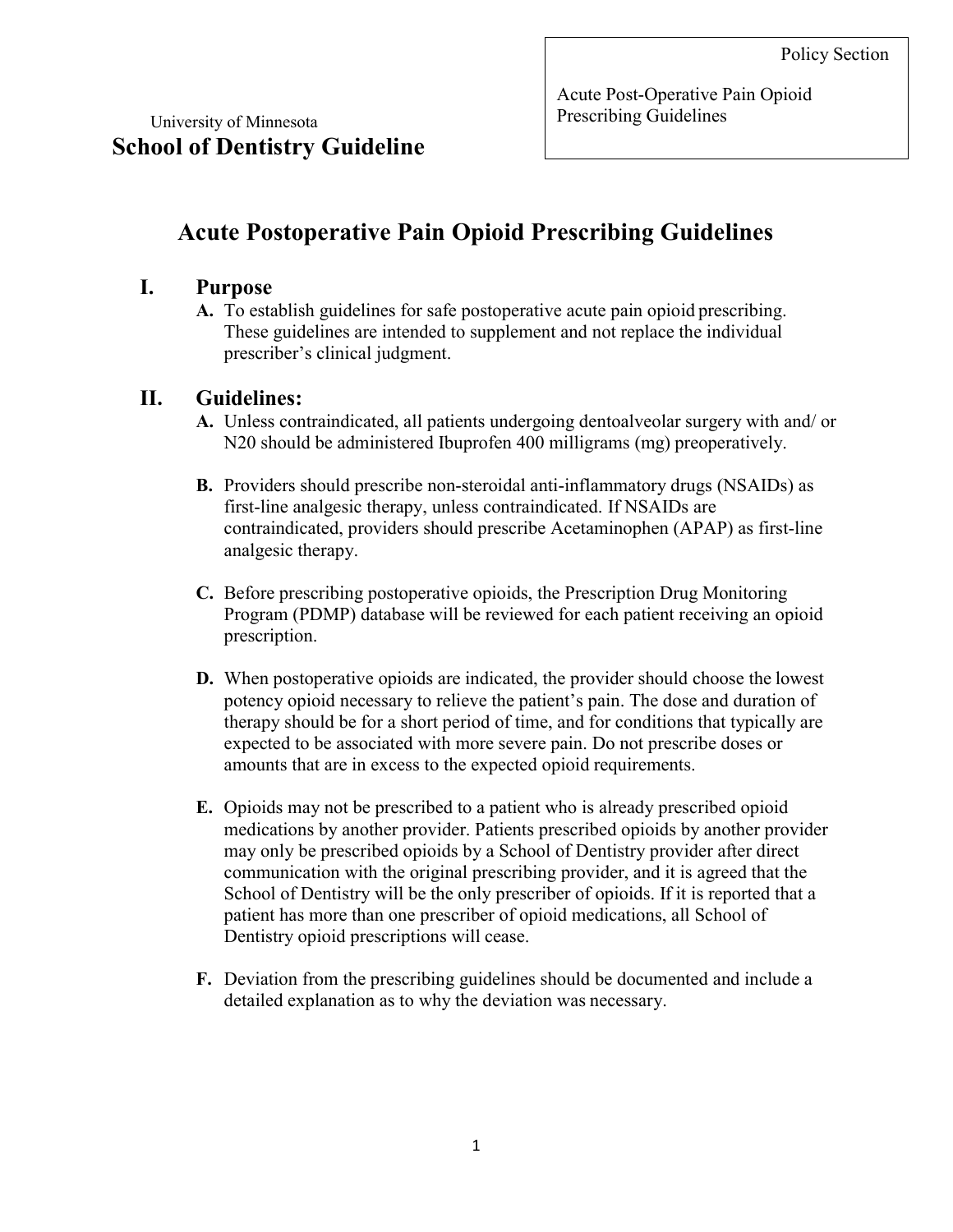#### If NSAIDS can be tolerated:

| <b>Pain Severity</b> | <b>Analgesic Recommendation</b>                                            |
|----------------------|----------------------------------------------------------------------------|
| Mild                 | Ibuprofen $(200-400 \text{ mg})$ q4-6 hours prn for pain                   |
|                      |                                                                            |
| Mild to Moderate     | Step 1: Ibuprofen (400-600 mg) q4-6 hours: fixed intervals for 24          |
|                      | hours                                                                      |
|                      |                                                                            |
|                      | Step 2: Ibuprofen (400 mg) prn for pain                                    |
| Moderate to Severe   | <b>Step 1:</b> Ibuprofen (400-600 mg) with APAP (500 mg) $q6$ hours: fixed |
|                      | interval for 24 hours                                                      |
|                      |                                                                            |
|                      | Step 2: Ibuprofen $(400-600 \text{ mg})$ prn for pain                      |
|                      |                                                                            |
| Severe               | <b>Step 1:</b> Ibuprofen (400-600 mg) with APAP (650 mg) $q6$ hours:       |
|                      | prn for pain                                                               |
|                      |                                                                            |
|                      | <b>Step 2:</b> hydrocodone (10 mg) q6 hours: 3-day supply.                 |
|                      |                                                                            |

#### If NSAIDS are contraindicated:

| <b>Pain Severity</b> | <b>Analgesic Recommendation</b>                                                                                                                 |
|----------------------|-------------------------------------------------------------------------------------------------------------------------------------------------|
| Mild                 | $APAP$ (650-1000 mg) q6 hours prn for pain                                                                                                      |
| Moderate             | Step 1: APAP (650-1000 mg) with hydrocodone (10 mg) q6 hours:<br>3- day supply.<br>Step 2: APAP $(650-1000 \text{ mg})$ q4-6 hours prn for pain |
| Severe               | Step 1: APAP (650 mg) with oxycodone (10 mg) q6 hours: 3-day<br>supply.<br>Step 2: APAP (650-1000 mg) q6 hours: prn for pain                    |

\*\*\* Additional considerations \*\*\*

-Patients should be warned to avoid acetaminophen, or N-acetyl-p-aminophenol (APAP), in other medications. Maximum daily dose of APAP is 3,000 mg per day. To avoid potential APAP toxicity, a dentist should consider prescribing an opioid rescue medication containing ibuprofen.

-Maximum dose of ibuprofen is 2,400 mg per day. Higher maximal daily doses have been reported for osteoarthritis when under the direction of a physician.

-A decrease in postoperative pain severity has been demonstrated when a nonsteroidal anti-inflammatory drug is administered pre-emptively.

-Long acting local anesthetics can delay onset and severity of postoperative pain.  $\infty$ 

-A perioperative corticosteroid (dexamethasone) may limit swelling and decrease postoperative discomfort after third-molar extractions.

-Acetaminophen with codeine should NOT be the first drug of choice in children less than <12.